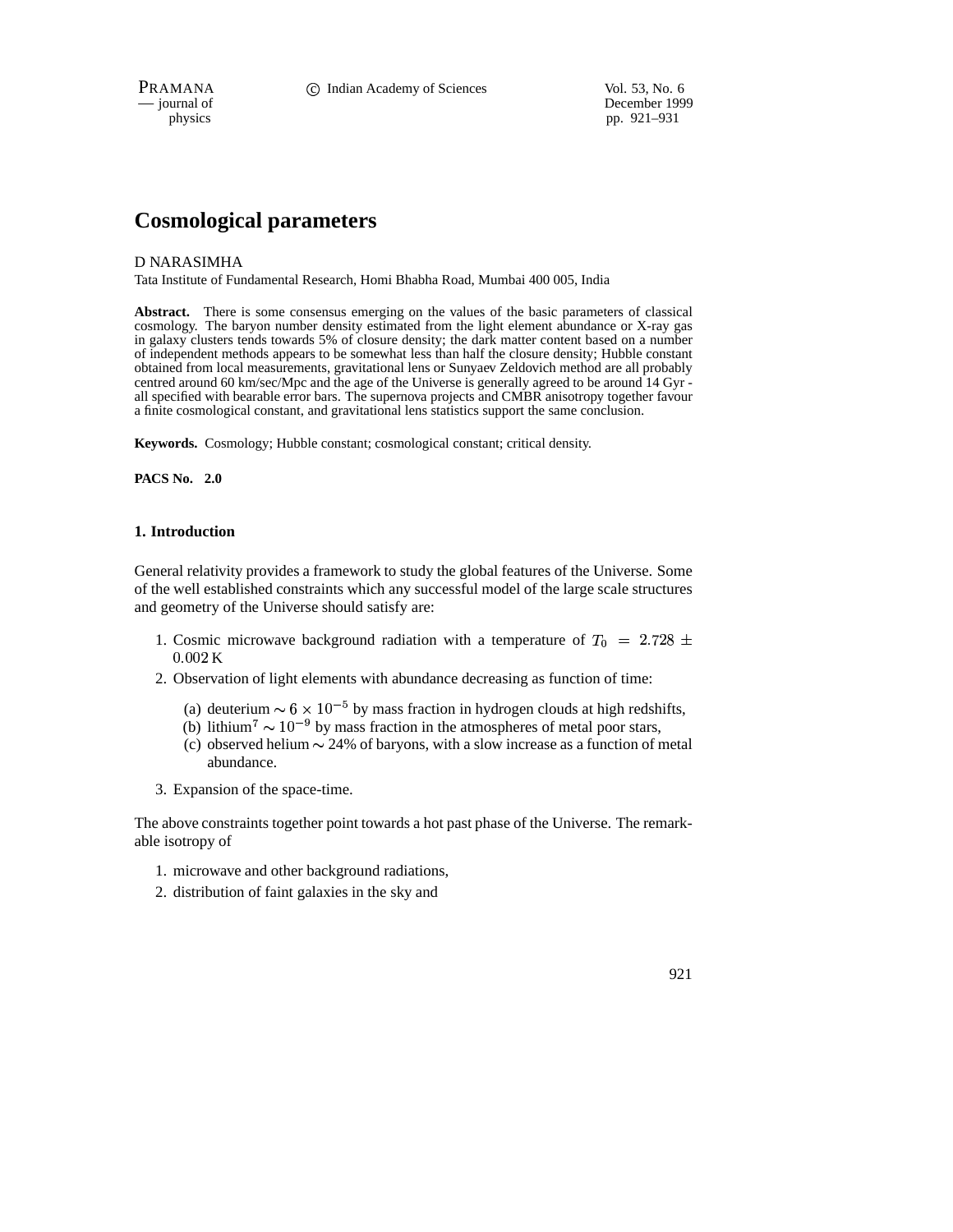cosmological principle indicate spatial homogeneity and isotropy of the Universe at least during the hot phase since baryogenesis and possibly upto when the large scale structures started forming.

# *Probes to large scale geometry of the Universe*:

- 1. Classical cosmology: Direct measurement of basic parameters (Hubble constant, baryon abundance, mean mass density of the Universe, deceleration parameter etc.)
- 2. Background radiation fields (e.g. cosmic microwave radiation; if a relic gravitational wave background is detected, it could start a new pathbreaking field of cosmology).
- 3. Dynamics and evolution of structures (e.g. galaxies in formation, clusters or AGNs; distribution of galaxies as function of redshift).
- 4. Windows to view the structures (e.g. gravitational lens,  $Ly\alpha$  systems).

Various steps involved in the above analysis fall broadly into two types:

*Geometrical method*: Determination of certain distances as a function of redshift and inversion to obtain the cosmological model (e.g. standard candle to measure distance or ratio of distances). Relative distance measurement over a limited range of redshift cannot reliably distinguish between various cosmological models, and in view of the continuing debate on the Hubble constant it is most desirable to use two complementary methods which measure distances at low redshift as well as very high redshift. (e.g. supernova Ia could trace relative distances at redshifts of around 1 while the cosmic microwave background anisotropy can relibaly indicate the horizon scale at the last scattering surface.)

*Physical model*: Detection of the imprint of cosmological evolution on an observable. (e.g. Light element abundance vs. the matter density; CMBR anisotropy). The model necessarily requires knowledge of all the physical processes operative. Consequently, most often the method reduces to testing specific model. It should be noted that a single method generally cannot provide good limits on the cosmological parameters. For example, the distance vs. redshift relation has very similar shape for  $\Omega_M = 0.2$  open Universe and  $\Omega_M = 0.3$ ,  $\Omega_{\Lambda} = 0.7$  flat Universe upto redshift of 1, and taking into account the uncertainty in the Hubble constant, even wider range of redshift and cosmological parameter space behave the same. Consequently, the ideal technique to probe the large scale geometry of the Universe involves one low redshift method like the supernova and another operative at very high redshift like the CMBR fingerprints at the last scattering surface.

Only recently, cosmologists feel they have realistic error bars in the basic parameters of cosmology and some hope that a physically consistent picture has started emerging. In this talk, an idea of the accepted values for the various cosmological parameters will be given and two of the methods being now used extensively to study the global geometry of the Universe, namely, the supernova Ia and gravitational lens will be discussed.

# **2. Governing equations**

The FRW metric is the natural choice to describe a spatially homogeneous, isotropic Universe, in which the expansion of the space time is manifested through the scale factor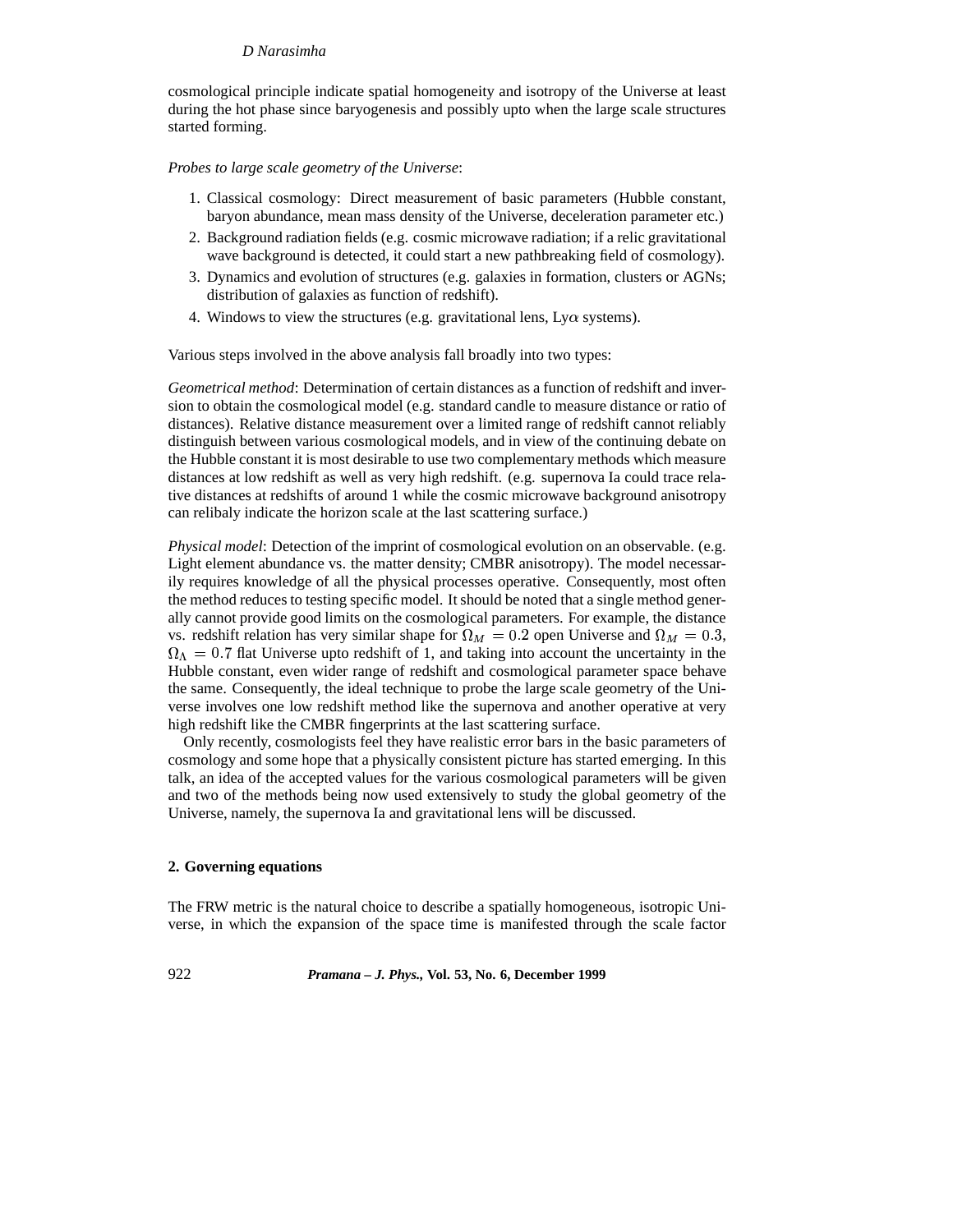$a(t)$ , which relates the co-ordinate distance to the true physical distance. For a Universe filled with baryonic and dark matter as well as a vacuum energy represented through the cosmological constant, the time evolution of the scale factor is given by

$$
\frac{\ddot{a}}{a} = -\frac{4}{3}\pi G\left(\rho_m + 3P_m\right) + \frac{\Lambda}{3}.\tag{1}
$$

The matter density evolves according to the equation for energy conservation,

$$
\dot{\rho}_m = -3\left(\rho_m + P_m\right)\frac{\dot{a}}{a},\tag{2}
$$

 $\rho_m$  is the contribution to density and  $P_m$  to pressure from radiation and ordinary matter;  $P_m$  is believed to be negligible at present. However, if the dark matter, which constitues most of the gravitating mass has substantially different equation of state,  $P_m$  could decide the geometry as well as fate of the Universe.  $\Lambda$  is the cosmological constant, which is treated by the astroparticle physicists as vaccuum energy, following an equation of state of  $P_v = -\rho_v$  so that  $\rho_v$  is constant with time.

The boundary conditions to be specified at the present epoch:

- 1.  $\Lambda$ , the cosmological constant.
- 2. The present density of the Universe, expressed as a ratio to the closure density,  $\Omega_m =$  $\rho_M/\rho_c$ .
- 3. The logarithmic rate of change of the scale factor at present,  $\dot{a}/a$ , known as the Hubble constant. The absolute value of  $a$  is irrelevant.
- 4. The time interval from the big bang to the present, i.e. the age of the Universe.

#### **3. Supernova Ia as a standard candle**

Supernova Ia is among the brightest transient events and occurs in all galaxies with old population of stars. CO or Ne White Dwarf at Chandrasekhar limit detonates/ deflagrates/ slowly detonates due to slow/ fast accretion resulting in a fast/ normal/ slow supernova producing  $1/0.7/0.4$  M $\odot$  Ni which radioactive decays with characteristic time scale of 77 days into Co and Fe. For a fixed rate of decay of the light curve, the  $B$  band magnitude  $M_B$  of local SN Ia has intrinsic scatter of less than 0.2 magnitude and the light curve is fairly the same, which makes it an ideal standard candle. However, due to possible heavy extinction in a gas rich host galaxy, SN Ia events are preferentially searched in monitoring programmes in elliptical galaxies for cosmological studies. Two hallmarks of SN Ia are

- 1. Characteristic decay light curve powered by the radio activity of Ni and Co.
- 2. Si and S absorption lines at the initial stage turning to emission later.

The controversy still remains on the peak luminosity value; Tamman relates this discrepency to the ongoing battle on the value of Hubble constant, through the relation between the peak  $B$  magnitude and the Hubble constant:

$$
M_B(\text{max}) \sim -18.2 + 5\log\frac{H_0}{100\,\text{km s}^{-1}}\tag{3}
$$

*Pramana – J. Phys.,* **Vol. 53, No. 6, December 1999** 923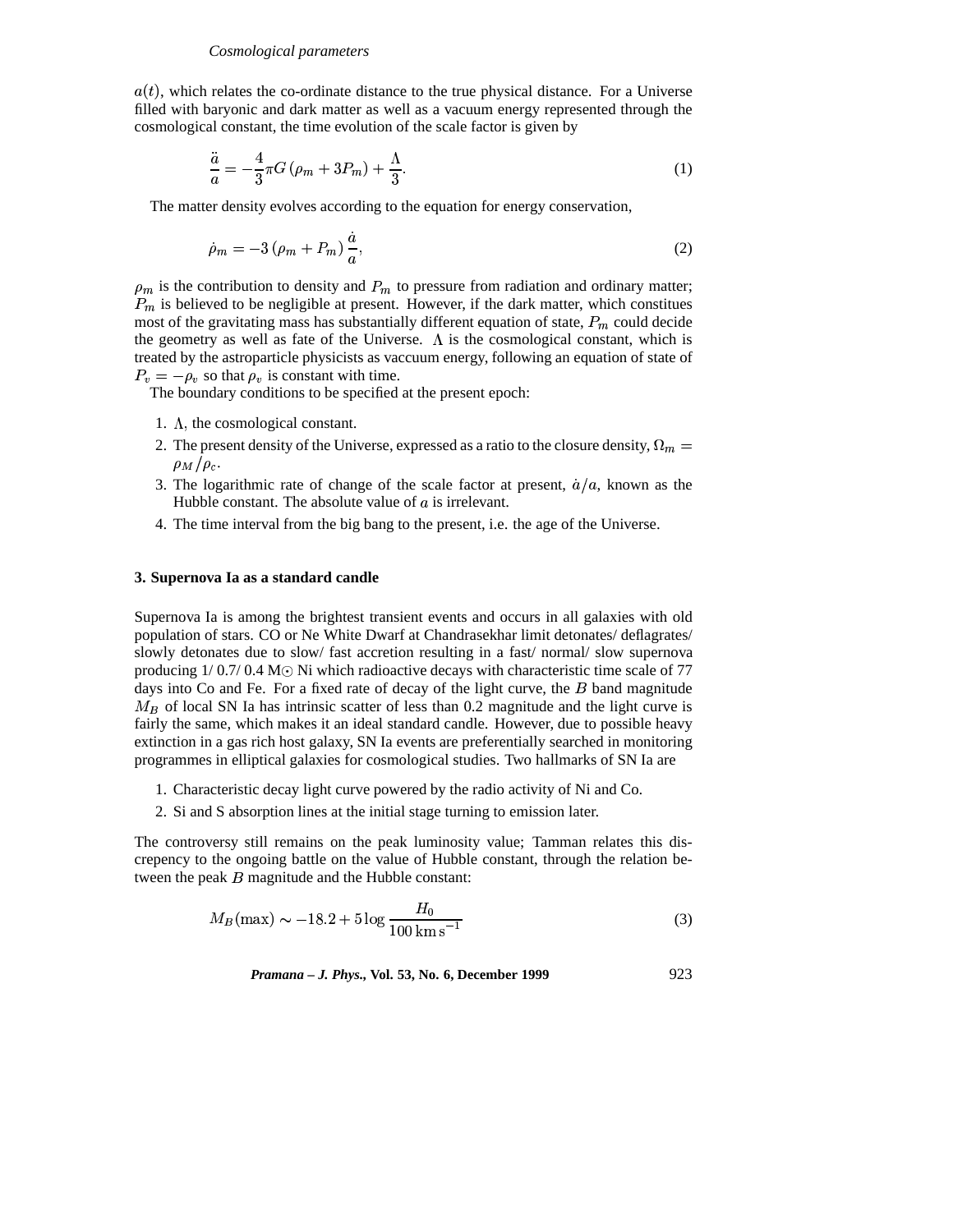for normal SN Ia [1,2]. In spite of this debate, SN Ia is a powerful probe tracing the distance scale from less than 10 Mpc to upwards of redshift 1. However, a few questions should be considered seriously, while using SN Ia to make definitive conclusions on the global geometry of the Universe:

- 1. Can the peak be determined from the observed light curve? This depends on the timing, extinction correction and sampling with multiple bands to take into account K correction.
- 2. Can we identify SN Ia? (if we observe Si absorption line, yes).
- 3. Will a white dwarf typically 10 billion years old and a 1 billion year old one show the same intrinsic light curve? Notice that some of the very bright SN II have light curves similar to SN Ia though spectroscopically they are not the same.

There had been many SN Ia monitors over the last few years. Indeed, Narasimha and Chitre had been arguing that SN Ia in giant arcs in the field of rich clusters could become powerful probes of cosmology in many ways [3].

# 3.1 *Hubble constant from SN Ia*

Sandage and colleagues calibrated a few galaxies where  $\sim 20$  SN Ia were observed over the last 70 years [4], from the Cepheid period–luminosity relation using the HST and derived  $H_0$  ranging from 42 to 60 km/sec/Mpc assuming that

- 1.  $M_{B\text{ max}} \sim -19.6 \pm 0.2$  mag and  $M_{\text{Ni}^{56}} \sim 0.6 \text{ M}\odot$  for normal SN Ia,
- 2.  $M_{B\,{\rm max}} \sim -20.2$  mag for fast SN Ia.

van den Bergh defined a color corrected  $V$  band maxima for SN Ia [5]

$$
M_V^*(\text{max}) = M_V(\text{max}) - 3.1(B - V)_{\text{max}} = -19.6 \pm 0.05 \tag{4}
$$

with a scatter of 0.29 mag. Using the Calan/Tololo data [6] he estimated  $H_0 = 60 \pm 3$ kms<sup>-1</sup> Mpc<sup>-1</sup>. However, Reiss *et al* [7], using the shape of light curves arrived at a value of  $H_0 = 67 \pm 7 \text{ km s}^{-1} \text{ Mpc}^{-1}$ .

#### 3.2 *Large scale geometry of the Universe from SN Ia*

Currently, two long term projects involving multiple telescopes including the HST and Keck (supernova cosmology project [8], high-z supernova search team [9] are in progress; the preliminary results from the first is given in figure 1. Upto March 1998, the total number of SN Ia detected is 64, though it is non-trivial to combine the results from these two projects. The salient features of the analysis are:

- 1.  $K$  correction using multiwavelength observations.
- 2. Extinction correction using multi-wavelength band. (In our galaxy, stellar extinction computed this way generally agrees with estimates from spectroscopy of hot stars; but occasionally wide variation is seen depending on the source of extinction [10].

924 *Pramana – J. Phys.,* **Vol. 53, No. 6, December 1999**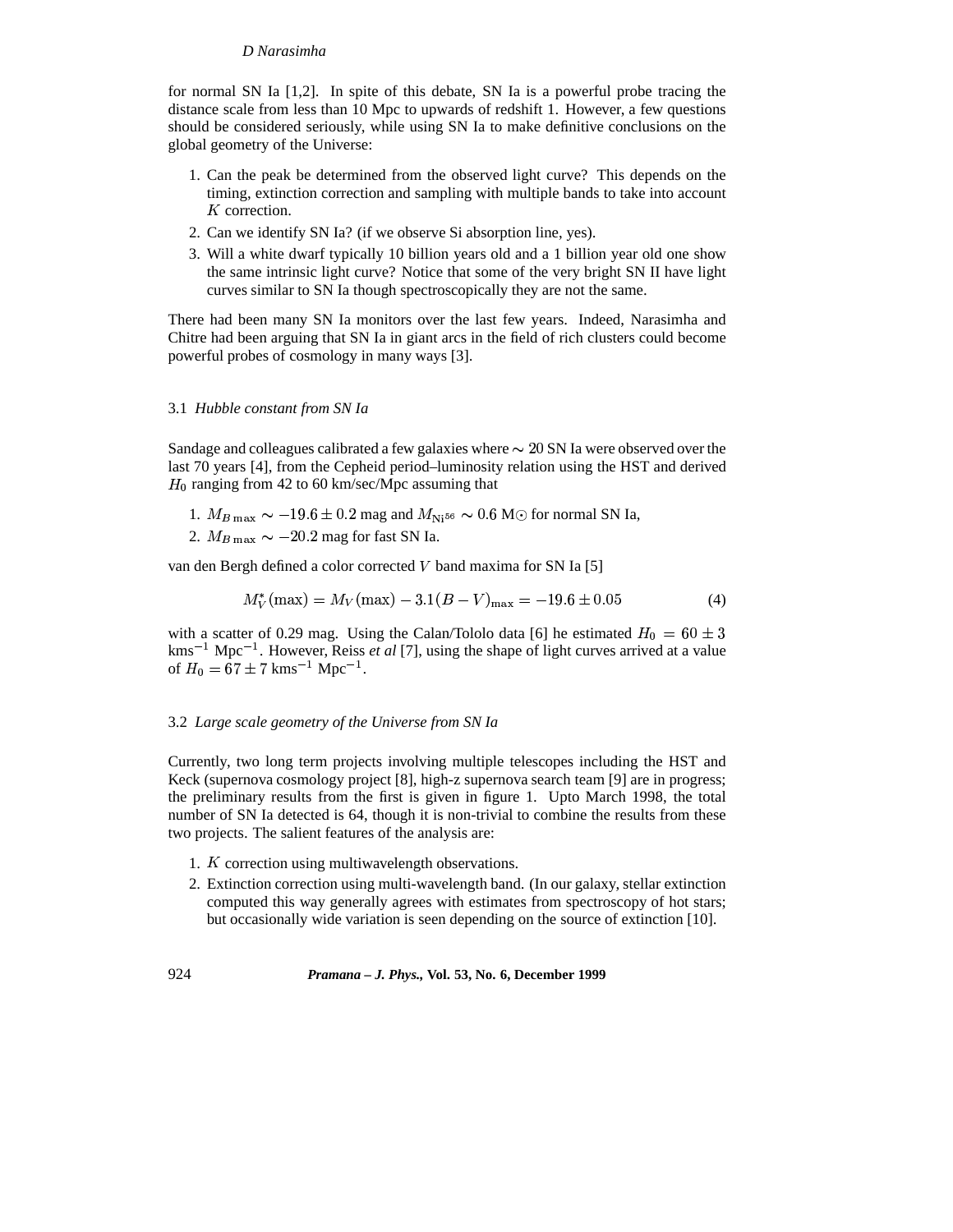- 3. Stretch factor depending upon decay time corrected for redshift.
- 4. Malmquist bias estimations to correct for systematic loss of fainter SN Ia at larger distances.



**Figure 1.** Hubble diagram for the SN Ia from Calan/Tololo [23] and supernova cosmology project [8], after corrections described in the text. The continuous curves correspond to the theoretical expectation for various cosmological parameters with  $\Lambda = 0$ while the dashed one are for flat Universe. The low redshift points have error due to peculiar velocity as well as intrinsic scatter. The points marked with open circles are not included in the final analysis either due to excessive extinction or deviation from the mean. The scatter of the points about the mean values is shown in absolute magnitude as well as in units of the standard deviation in the lower two graphs. The figure is taken from Perlmutter *et al* [8].

*Pramana – J. Phys.,* **Vol. 53, No. 6, December 1999** 925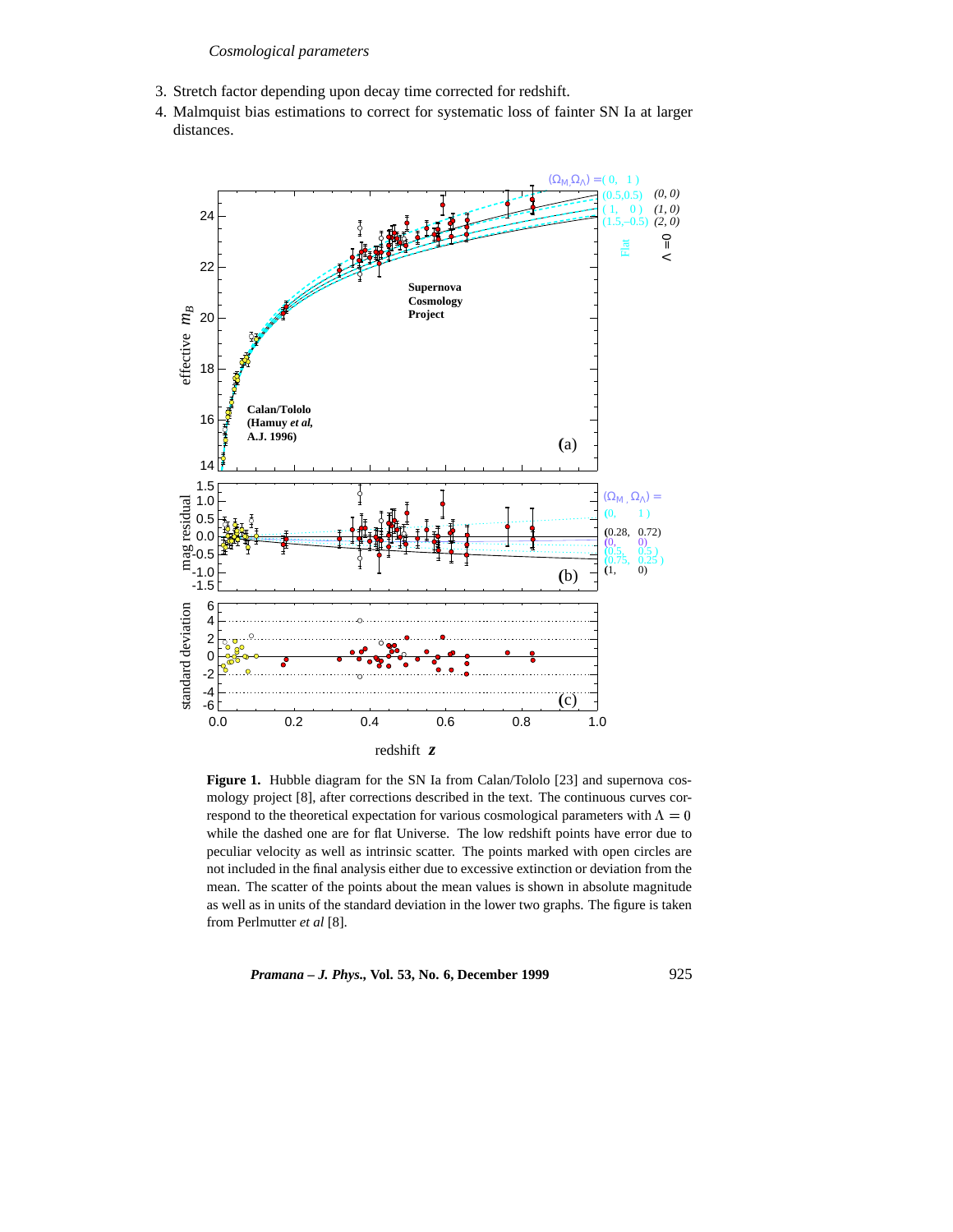

**Figure 2.** The best fit confidence regions in the  $\Omega_M - \Lambda$  plane obtained by the supernova cosmology group [8]. The  $m_B$  of figure 1 is a direct measure of the effective luminosity distance and the redshift of the SN can be converted into a theoretical luminosity distance for a set of  $(\Omega_M, \Omega_\Lambda)$  and the best fit comparison provides the confidence limits. The 68% and 95% confidence limits are bounded by shaded region. (Notice that essentially there is a lower limit on the cosmological constant, if SN alone are used.) Also shown in solid curves are isochrones of constant  $H_0 t_0$  (where  $t_0$  is the age of the Universe) for  $H_0 = 63 \text{ km s}^{-1} \text{ Mpc}^{-1}$  (an average of the values in this review based on SN Ia and gravitational lens), which also agrees with our results on Cepheid distance to Virgo [24,25]. (However, see HST key project reports, for instance the review [26] for discussions favouring higher  $H_0$ .) The straight line is the flat Universe. The acceleration/deceleration partition (dashed line) corresponds to the present epoch only; as discussed in the text, the equation of state of the dark matter is essential to determine the fate of the Universe. This diagram is based on [8].

Analysis carried out together with low redshift SN survey of Calan/Tololo [6] indicate that the SN Ia at low redshift are similar to the high redshift ones and the data give strong support for a finite positive cosmological constant cf: figure 2.

The result can be summarized as follows:

1. In isolation, either  $\Omega \sim 0.2$  open Universe or  $\Omega \sim 0.3$  and  $\Lambda \sim 0.7$  flat Universe. In effect,  $0.8\Omega_M - 0.6\Lambda = -0.2 \pm 0.1$ . Efsthathiou *et al* [11] suggest,  $0.78\Omega_M - 0.62\Lambda \sim -0.25 \pm 0.13$ . If some of the SN were subject to magnification bias due to lensing, the best fit result remains the same, though the confidence limit worsens.

926 *Pramana – J. Phys.,* **Vol. 53, No. 6, December 1999**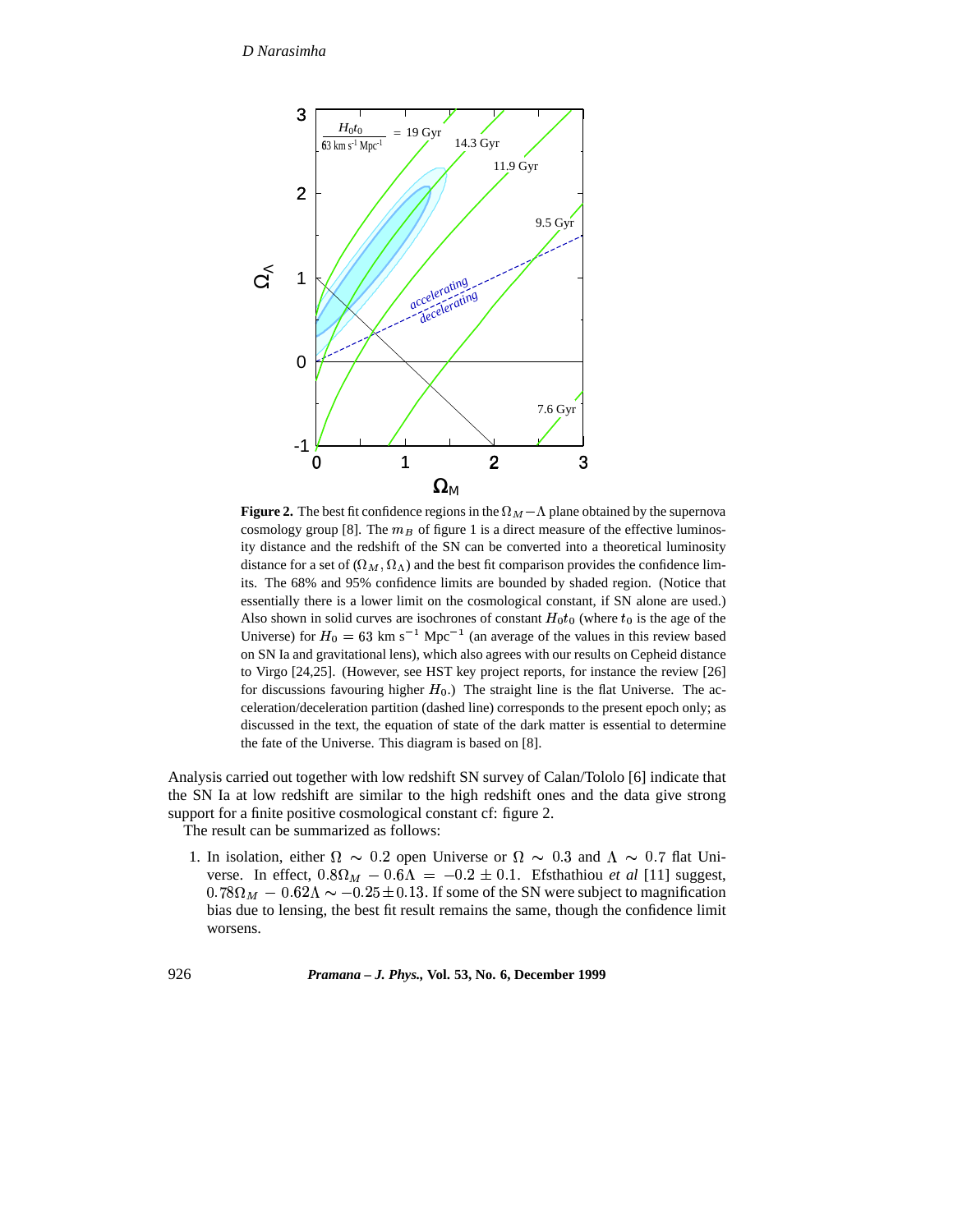2. Along with CMBR anisotropy (estimation of the power spectrum and specifically the first position of the acoustic peak),  $\Lambda \sim 0.7$  model strongly suggestive [12], as can be seen from figure 3.

Using these analyses,  $H_0 \times t_0 \sim 0.90^{+0.07}_{-0.05}$  has been argued, where  $t_0$  is the age of the Universe. Consequently, if the age of the Universe is greater than 14 Gyr and Hubble constant is larger than 60 km/sec/Mpc, cosmological constant should be non-zero! In effect, the SN Ia projects provide a lower limit and the CMBR anisotropy, an upper one for the cosmological constant as evident in figure 3.

From the two figures 2 and 3 notice that there exists a narrow intersection corresponding to a finite cosmological constant and the estimated matter density, allowed value of the age of the Universe etc agree well with other independent measurements of the cosmological parameters.



**Figure 3.** The various likelihood regions in the  $\Omega_M - \Lambda$  plane obtained from the CMBR power spectrum [27], SN Ia projects, age of the Universe and constraints relating to the observed power spectrum of matter density [12]. As noted earlier, SN Ia projects measure luminosity distance over limited redshift range and provide constraints on certain difference between  $\Omega_M$  and  $\Lambda$ , thereby giving possible lower limit on  $\Lambda$ . The position of the first peak in CMBR spectrum varies inversely as  $\sqrt{\Omega_M + \Omega_{\Lambda}}$ , thereby indicating an upper limit to  $\Lambda$ . Further constraints are provided by the product of the age of the Universe and Hubble constant (in the figure,  $H_0 t_0 < 0.6$  region is ruled out), the infrared matter density at various scale lengths (usually expressed in terms of  $\sigma_8$ , the rms dimensionless density fluctuation when smoothed over a sphere of radius  $8 h^{-1}$  Mpc) and peculiar velocity. Further limits are inferred for specific models of structure formation (e.g.  $\tau$  in the figure refers to optical depth for reionization and  $r$ , contribution from relic background gravitational waves). This diagram is taken from [12].

*Pramana – J. Phys.,* **Vol. 53, No. 6, December 1999** 927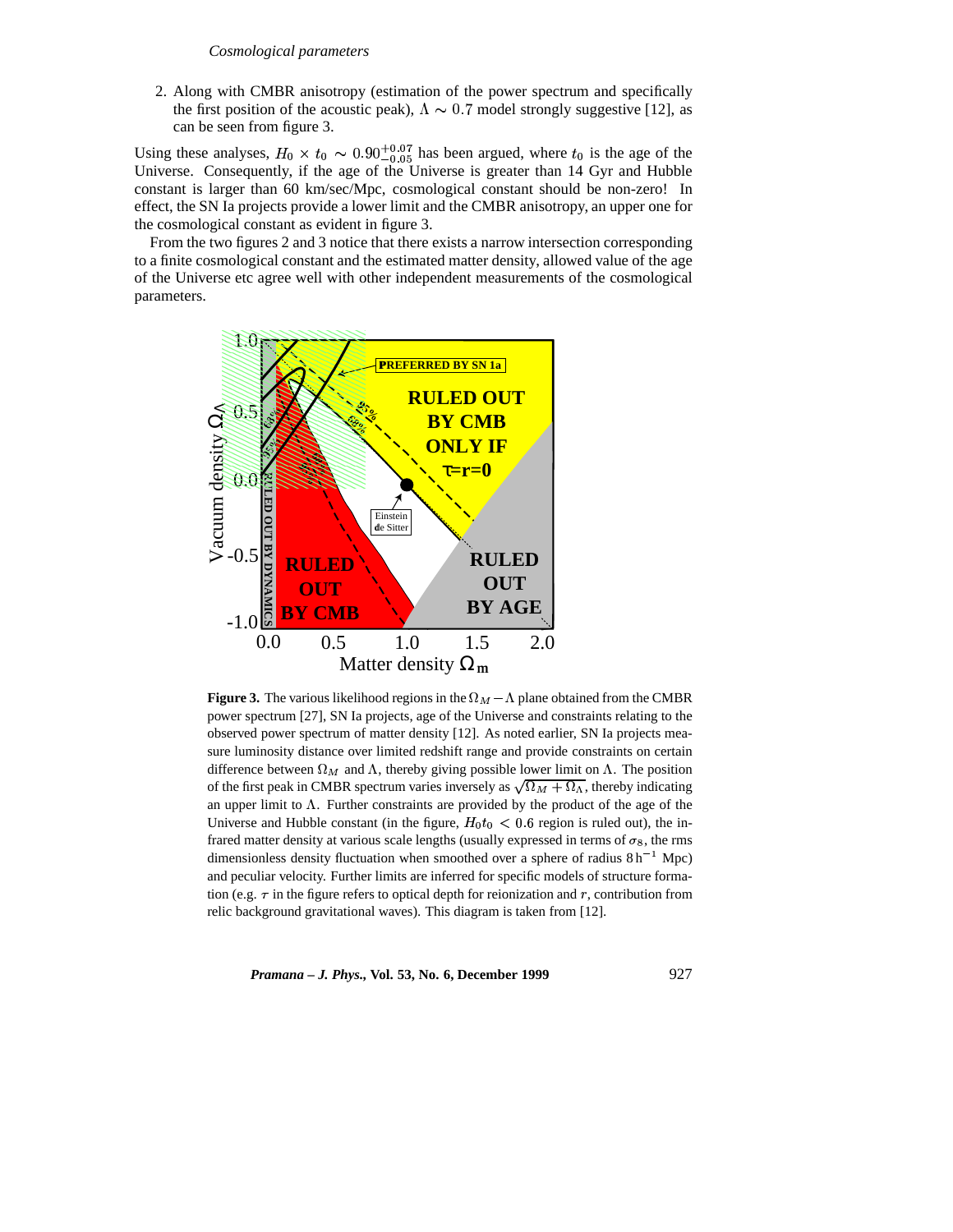| System       | Redshift<br>$(z_S, z_L)$    | Time delay<br>days                                         | $D_{\text{eff}}$<br>(Mpc) | Hubble constant          |                                           |
|--------------|-----------------------------|------------------------------------------------------------|---------------------------|--------------------------|-------------------------------------------|
|              |                             |                                                            |                           | (0.2, 0)                 | (0.3, 0.7)                                |
| $0957 + 561$ | (1.4, 0.36)                 | 423                                                        | 1870                      | $57 \pm 10$              | $66 \pm 11$                               |
| $1115+080$   | (1.72, 0.31)<br>(time delay | $25^{+3.3}_{-3.8}$<br>ratio $\frac{7AC}{4}$<br>$\tau_{BA}$ | 1550<br>revised           | $56\pm(?)$<br>from $0.7$ | $64 \pm (?)$<br>to $1.13^{+0.18}_{-0.17}$ |
| $1830 - 211$ | (0.89, 2.5)<br>old value:   | 26<br>46 to 54                                             | 3300<br>6000              | 67<br>38                 | 80<br>45                                  |
| $0218 + 357$ | (0.68, 0.95)                | $11.7 \pm 0.9$                                             | 9900                      | $45 \pm 9$               | $53 \pm 10$                               |

**Table 1.** Estimates of Hubble constant from time delay in gravitational lenses for two combinations of the parameters  $\Omega$  and  $\Lambda$  (given in brackets).

## **4. Gravitational lens**

Gravitational lens offers an unbiased estimate of the mass distribution in the Universe since the source and the lens locations are independent. There are considerable amount of analyses of the image separation and redshift distribution of the sources or lenses from which case has been made for non-zero cosmological constant. However, the systematics relating to (1) magnification bias, (2) cross section for multicomponent lenses (3) dark mass should be worked out before we have a reliable handle on the large scale geometry of the Universe based on gravitational lens. It took half a decade to detect signatures of the lens for 2345<sup>&</sup>lt; 007 and 2016<sup>&</sup>lt; 112 after the dark lens was predicted [13]. What is more bothersome is that, among the galaxy scale lenses, as many as five show strong influence of proximity near a cusp caustic and consequent large magnification or arc/ring formation. The galaxy clusters offer better prospects; the method, present status and what we expect in the near future is detailed by Mellier [14]. The bottom line is: Cluster lens can tell us the geometry, but will take some time. Possibly, the estimation of Hubble constant from time delay measurements could be made more robust.

#### 4.1 *Time delay in gravitational lens systems*

Multiple images cover different paths and see different gravitational potential. Consequently, intrinsic variability is seen at varied time in the images. The time interval between the occurences of the variability in the images is the *time delay* between the images.

Time delay has been measured in 4 systems so far, for which there is also considerable amount of observational results on the images and the lens. Our models of these systems suggest the following effective distances: Unfortunately, all these systems have one or other drawback, either observational (like the value of the time delay ) or modeling.

1. 0957<sup>&</sup>lt; 561: Only two images and one or more galaxy cluster. Narasimha *et al* [15] pointed out after detailed models incorporating the VLBI features that, depending upon the position of the cluster centre the product of time delay and Hubble constant will vary considerably. Detailed analysis of a possible giant arc in the field will be required to narrow the limits.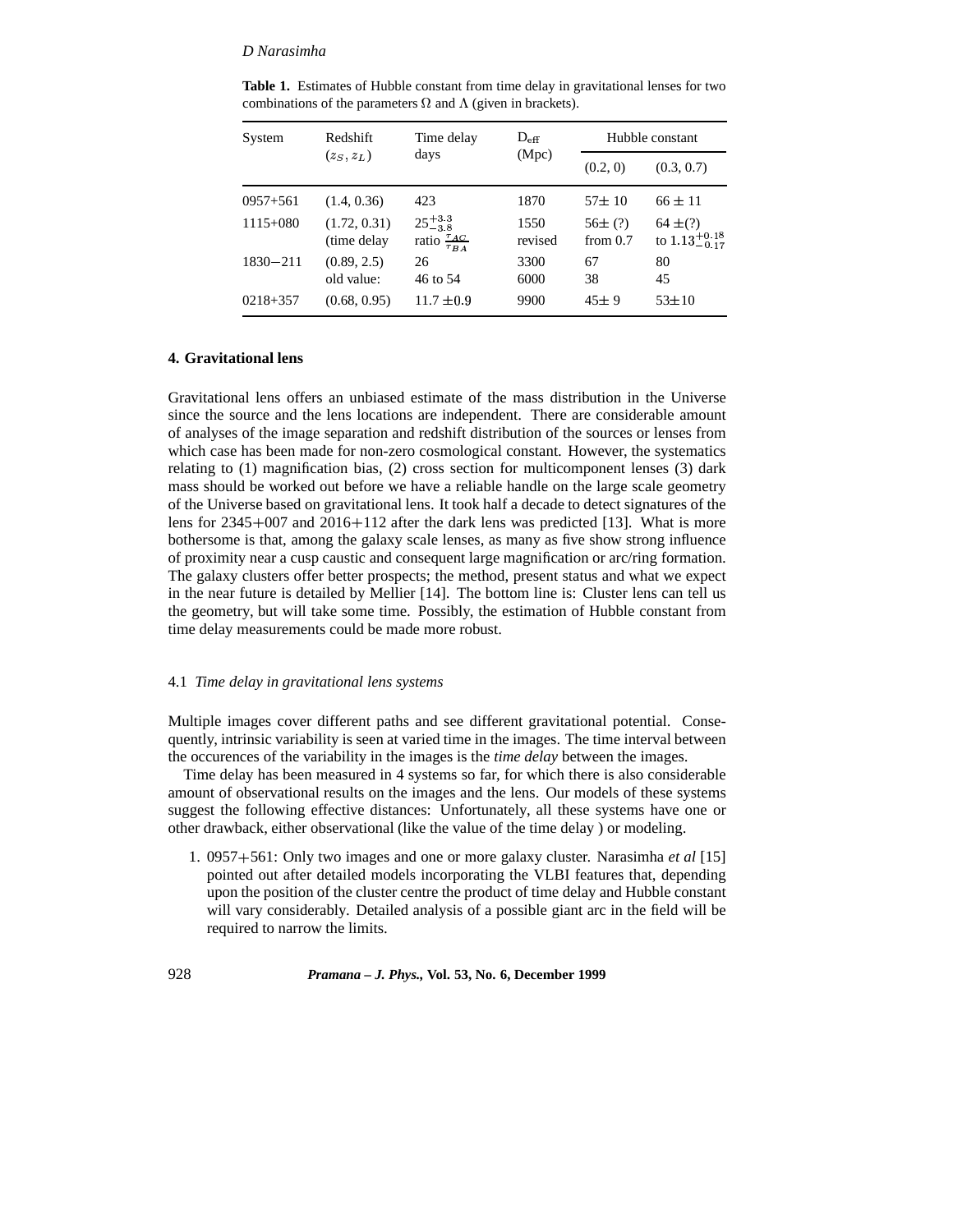## *Cosmological parameters*

- 2. 1115<sup>&</sup>lt; 080: Observed that certain ratio of time delays is incompatible with single component lens; the problem was circumvented by a reanalysis of the data. The magnification ratio between the bright images was redetermined recently [16].
- 3.  $1830-211$ : Two values have been reported for the time delay in the last three years.
- 4. 0218<sup>&</sup>lt; 357: Two images cannot fix the bulge component of the lens spiral. Since the bright image is near the minor axis of the lens, a small time delay is expected and will crucially depend on the bulge mass.

In spite of these shortcomings, the trend appears to be definitive, namely,

- 1. Open Universe with zero cosmological constant and  $\Omega_M = 0.2$ : Hubble constant is  $H_0 = 56 \pm 6$  km s<sup>-1</sup> Mpc<sup>-1</sup>
- 2. At the present epoch a flat Universe with  $\Omega_M = 0.3$ :  $H_0 = 66 \pm 6$  km s<sup>-1</sup> Mpc<sup>-1</sup>.

# 4.2 *Large scale geometry*

Gravitational lens can probe the large scale geometry of the Universe in three ways:

- 1. Mass distribution at scales of galaxy and galaxy clusters can be probed effectively, if the biases mentioned earlier are adequately answered. It is possible to trace even superclusters [17], and evidence is mounting that by redshift of 0.5, groups of clusters existed. The mass reconstruction is based on the image distortion and modification of source number density due to gravitational lensing. The background sources in the field of a cluster lens are distorted and the ellipticity of the sources as well as their orientation is a function of the shear due to lens. Consequently, a map of the shear can be used with appropriate closure conditions to determine the mass distribution in the lens cluster, if the redshift information of the sources is available through multiband observations. This will be a major project in the coming years, with cameras capable of imaging square degree regions becoming operational.
- 2. The number density of background sources as a function of redshift and position in the field of a rich galaxy cluster at intermediate redshift provides a useful method to determine the large scale geometry of the Universe. The observed spatial number density of background images at a known redshift interval is inversely proportional to the magnification. Consequently, the expected number density of background sourcesin a fixed field of a lens cluster as a function of redshift shows a characteristic peak, if the unlensed number density is not significantly modified due to evolution. The peak redshift and the shape of the function is an indicator of the geometry of the Universe.
- 3. Time delay as function of redshift combinations. This is a geometrical method similar to the SN Ia. However, due to small number statistics, it might be desirable to combine lens with the Sunyaev–Zeldovich effect to derive cosmological parameters.

One of the major efforts is towards getting the  $\sigma_8$  from cluster lenses. The recent consensus is that various measures of the mass or gravitational potential of galaxy–clusters match. The results are given by Singh [18]. In summary, the mass to light ratio of clusters, determined from lensing as well as other methods generally suggest a value in the range of 200 to 400  $h_{\text{M}_\odot}/\text{L}_\odot$  for the central parts. Using the typical value of 250 h, compared

*Pramana – J. Phys.,* **Vol. 53, No. 6, December 1999** 929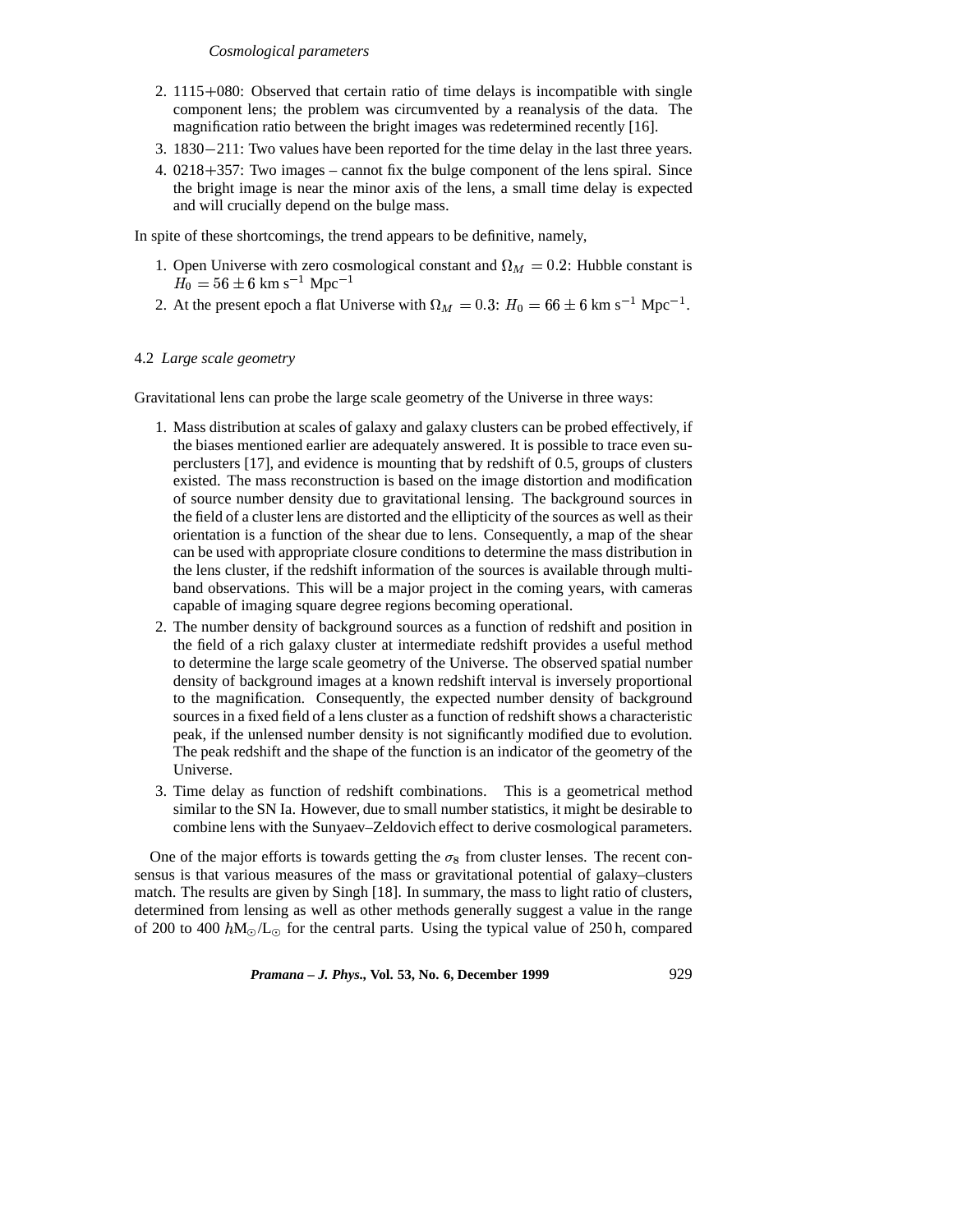to 1200 h for closure of the Universe, it is argued that  $\Omega_M \sim 0.2$ . Only some 10% of the galaxies are associated with galaxy clusters, but since the clusters have gathered mass from a comoving volume of  $\sim 10$  Mpc size, it is believed that the observed cluster mass to light ratio can be used for estimation of the power.

Though there is no universal agreement on the age of the Universe, two developments in the last few years have made the stellar models more robust:

- 1. Hipparcos distance to calibrate luminosity of stars in globular clusters.
- 2. OPAL opacities and equation of state for better reliability of stellar evolution computations.

Result: moderates say the age of the Universe is 14 Gyr [19].

## **5. Where is matter distributed?**

The estimation of the mass of hot gas from the X-ray flux measurements favours baryon fraction of  $\sim 15\%$  of the total mass of the cluster. If this ratio holds at larger scales too, it would support  $\Omega_b \sim 0.05$ , within 50% error limits. The deuterium abundance in Lyman $\alpha$  systems at high redshift in front of quasars is accepted to be  $D/H \sim 3.4 \times 10^{-5}$ [20] and lithium<sup>7</sup> in the atmospheres of old stars,  $\sim 210^{-10}$  [21]; hence the primordial nucleosynthesis implies  $\Omega_b h^2 \sim 0.019$ , or  $\Omega_b \sim 0.05$ . The luminous matter in field galaxies, including dead stars constitute 1% of the closure density and  $\sim$  similar amount is present in galaxy clusters.

*Dark matter*: Non-baryonic matter provides at least 20%, (possibly more than 40%) of the mass in the Universe. It is present in:

- 1. Galaxies (possibly dark halo) as seen from (a) Rotation curve of spiral galaxies, (b) X-ray emission from giant elliptical galaxies.
- 2. Galaxy clusters: It is traced by the gravitational potential estimated from (a) dynamics of member galaxies, (b) temperature of the X-ray emitting gas and (c) gravitational lens mass reconstruction.

The mass estimates at the cluster scale indicate that there is more mass than what baryons can contribute. At larger scales, arguments have been given for even more dark matter [22]. *What is this matter*? *Its equation of state? Equation for its mass conservation*? If the equation of state for the bulk of the gravitating, dark mass of the Universe follows  $P < -\rho/3$ , (violation of strong energy condition) *large scale geometry of the Universe* will be *time-dependent*. Without the equation of state, the present day mass density and Hubble constant alone cannot determine the spatial curvature or the ultimate fate of the Universe. So should we worry that the observed evolution of galaxies at redshift of the order of 1 to 2 through starburst activities, and change in their number density due to vanishing of faint blue objects by redshift of 0.3, which are not adequately explained by our models show up as an equivalent mass component important at redshift of upto 1 or 2?

930 *Pramana – J. Phys.,* **Vol. 53, No. 6, December 1999**